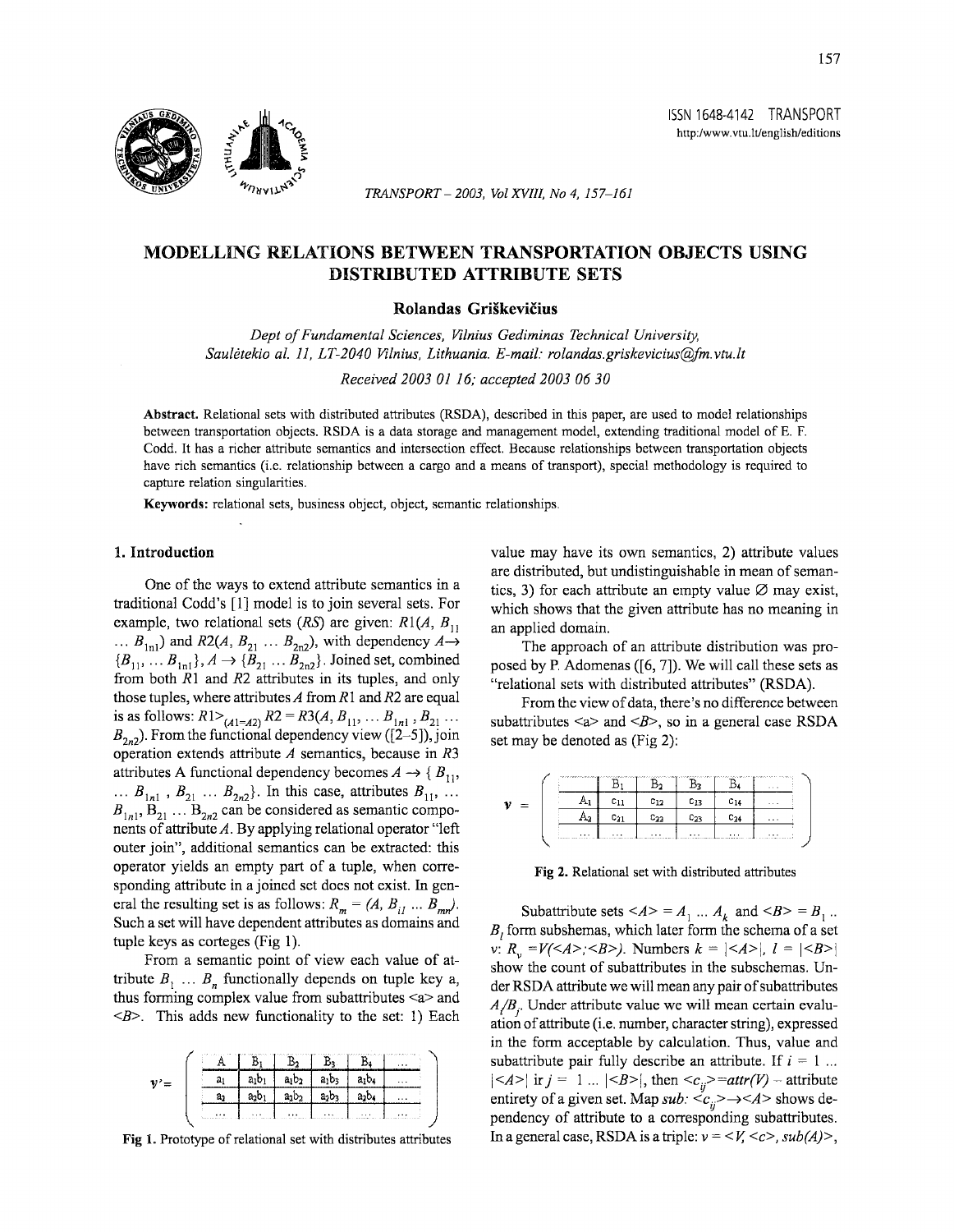here  $V$ -schema,  $\langle \langle c \rangle$  - atribute entirety,  $\delta$ *ub* - attribute dependency map. It is possible to have  $| \leq A \geq | = 0$  or  $|\langle B \rangle| = 0$ , then *attr(V)*= $\varnothing$ .

For some cases, the series  $v_1 \dots v_n$  with the same subschemas:  $\langle A \rangle_1 = \langle A \rangle_2 ... = \langle A \rangle_n$  and  $\langle B \rangle_1 =$  $\langle B \rangle$ <sub>2</sub>... =  $\langle B \rangle$ <sub>n</sub> are used. Furthermore, given series address the same object and only different its data. Then  $v^{[n]} = v_1 \Downarrow v_2 \Downarrow ... \Downarrow v_n$  is the definition of a multiattribute set. Here  $\downarrow$  - folding operator. Similarly  $v^{[n]}$ <sup> $\parallel$ *i*</sup> =  $v_i$ ,  $1 < i$  $\leq n$ , here  $\hat{\mathbb{I}}^i$  – unfolding operator. An attribute of the set  $v^{[n]}$  contains the series  $\leq c^1$  ...  $c^n$ >. Folding and unfolding operators do not change the schema of the set, though they change multiattribute series  $\langle c^1 ... c^n \rangle$ .

Attribute access operator  $v^{[n]}\hat{\mathcal{I}}_i = v_i$  enables to access particular attribute in the multiattribute set. It doesn't change either subschema or the count of multiattribute series *n*.

# 2. Operations in the Distributed Attribute Environment

#### 2.1. Primitive change operator

RSDA model contains only 1 primitive operator, which has the following form: *CH(SUBJ,SUB2, VALUE).*  Here: *SUBl* and *SUB2-* subattributes. *VALUE-* denotes value of an attribute. *CH* can operate in 3 modes: change, insert and delete. In the first case operator *CH* changes the value of an attribute, referred by subattributes *SUBJ*  and *SUB2* (attribute *SUB1/SUB2).* If there were no attribute before, *CH* inserts either one or both subattributes and value for a newly created attribute. (insert mode). All new attributes which have the newly created subattribute in their pairs are empty, except one - referred by *SUB11SUB2.* When CHwith *VALUE=0* is invoked, the value of an attribute is deleted (delete mode). If subattribute contains all  $\varnothing$  after the deletion of the attribute, it is also deleted.

#### 2.2. Relational RSDA operators

As in a traditional relation model, similar relation operators exist for RSDA:

Projection:  $\pi_{\langle \langle A \rangle, \langle B \rangle}$  – produces a set from some other set by pulling out only the identified subattributes in subschemas.

Selection:  $\sigma_{(\{\forall\}), g}$  *cea)* – produces a set containing only those attributes, which match specified criteria. 8 any of comparison operators, for example:  $\leq, \geq, \leq, \geq, \leq$  $\neq, \equiv$ .

Cartesian: produces a set from 2 sets, containing all possible attribute combinations from each set:  $v^{2} = v_1 \times$ 

Intersection operator is expressed as:  $v_1 \triangleright \triangleleft$   $\{A10A2\}$  $v_2$ , here A1 and A2 are subattributes of the first and second RSDA operands,  $\theta$  - any comparison operator (i.e.  $\langle \rangle, \langle \rangle, \leq, \geq, \neq, \equiv$ ). This operator is not a primitive, it can be expressed using selection, projection and Cartesian product.

Union operator yields a set, which is combined from two sets by "sticking" them together on one specified subschema. It is of the following form:  $v_1 \cup_{\{S_1,S_2\}} v_2$ , here S1 and S2 denote subschemas on which to apply the union operation.

Subschema transposition operator reverses the order of subschemas:  $\nabla V \langle \langle A \rangle, \langle B \rangle = V \langle \langle B \rangle, \langle A \rangle$ .

#### 2.3. RSDA scalar operations

Scalar operation for the given RSDA series  $\langle V \rangle$  =  $v_1 \dots v_n$  with the schemas  $V(\leq A > \leq B >)$  is as follows:  $c_{ii}^{i}$  = *scal* (  $c_{ii}^{1}$ , ...  $c_{ii}^{k}$ ),  $i = 1$  ...  $\left| \langle A \rangle^{*} \right|$ ,  $j = 1$  ...  $\left| \langle B \rangle^* \right|$ , here scal( ... ) – prefix form of any scalar relation,  $\langle A \rangle^* = \langle A \rangle^1 \cap ... \cap \langle A \rangle^k$ ,  $\langle B \rangle^* = \langle B \rangle^1 \cap \langle A \rangle^k$  $\therefore$   $\bigcap$  <B>k, <c<sub>ii</sub>> = attr(V(<A>\*,<B>\*).

### 2.4. Transformations  $RS\rightarrow RSDA$  and  $RS'\rightarrow RSDA$

Transformation  $RS \rightarrow RSDA$  is possible when a system of related RS is in the  $3<sup>rd</sup>$  normal form and there is common key attribute(s) *A* in every RS. By applying grouping operator  $\gamma$  [8], we find all existing domain values of *A*. This grouped set later is joined with sets  $r_1... r_n$ using LEFT OUTER JOIN operator. Transformation expression is as follows:

$$
t_{RS \to RSDA} =_A \gamma(\pi_A(r_1) \cup ...
$$
  

$$
\cup \pi_A(r_n))
$$
  

$$
>_A r_1 >_A ... >_A r_n.
$$
 (1)

The reverse transformation, based on division ([9, 10]), is more complex, as after certain processing some attributes of RS s may not exist. This is a special case and is not covered in this paper.

To simulate RSDA using a traditional relational set system, or to save RSDA to RS we need to express the first in terms of traditional relational algebra. The exported set will have a special schema, functionally very close to RSDA. We consider it as RSDA-ready set, or RS. Such a set, data of which is taken from Fig 2 is shown in Fig 3:



Fig 3. RSDA-ready set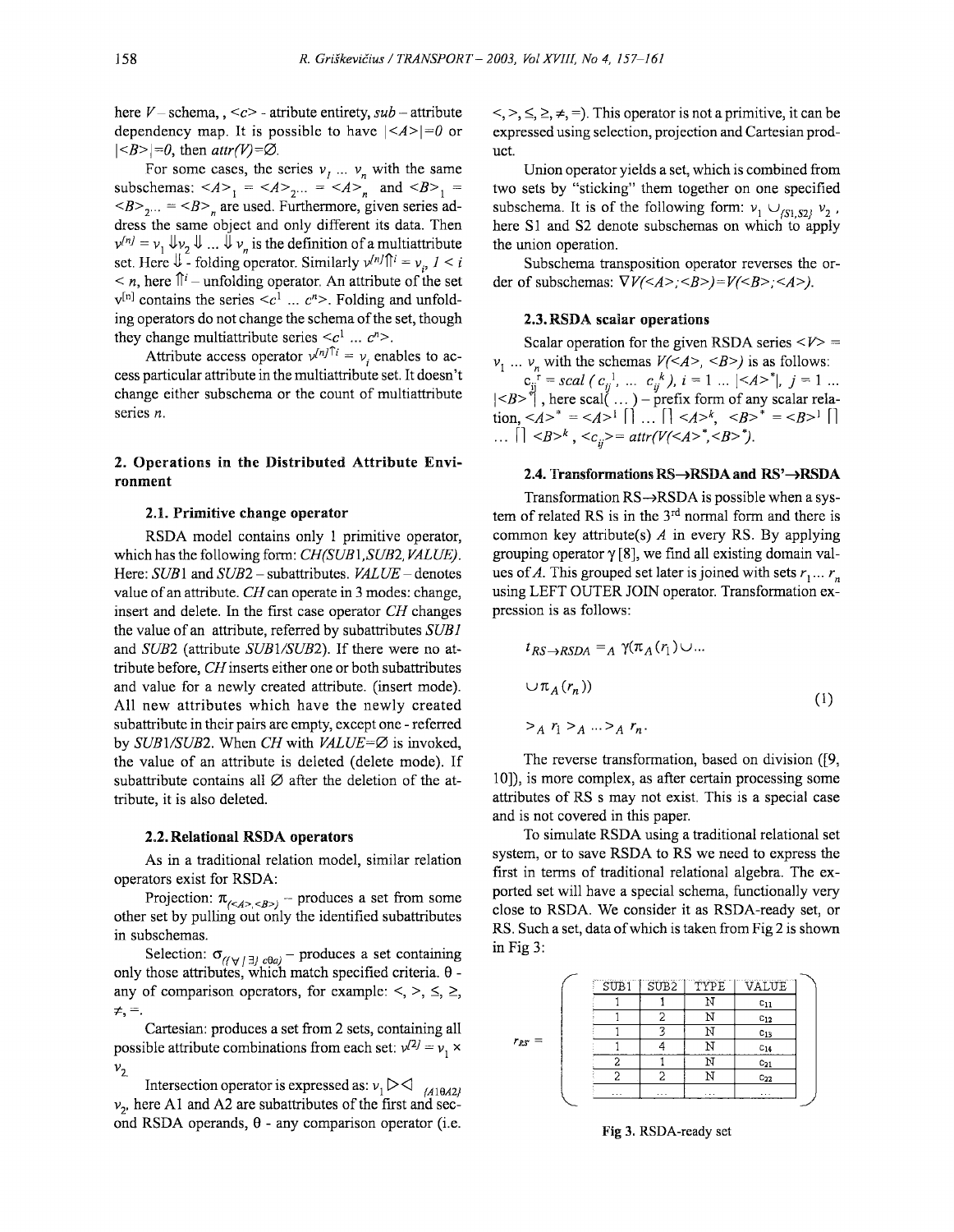Attributes SUB1 and SUB2 contain the references of RSDA subattributes. Attribute VALUE contains values of certain attributes. Attribute TYPE contains a type code attribute which depends on implementation.

Transformation then from RS' to RSDA is as follows:

$$
t_{RA' \to RPA} = SUB_1 \gamma(\pi_{SUB1}(r_{RA'})) >
$$
  
\n
$$
SUB_1(\pi_{SUB1, VALUE} \sigma_{SUB2=H_1}(r_{RA'}))...
$$
  
\n
$$
>> SUB_1 (\pi_{SUB1, VALUE} \sigma_{SUB2=H_n}(r_{RA'}))
$$
  
\n(2)

here  $H_I$  ...  $H_p = \frac{SUB2}{SUB2} (\mathcal{F}_{RA} t) -$  the set of SUB2 values with duplicates eliminated.

The aim of this transformation is to form the traditiona! algebra set, structurally similar to RSDA. Transformation is based on SUB1 and SUB2 attributes.

Using this way of transformation, desired sequence of traditional relational algebra operations can be applied on RS', and later RS' can be presented in look-like RSDA view. We call it  $RS'$  – based RSDA calculus. Primitive operator *CH,* described previously, can easily be expressed using primitive relational algebra operators *CH, DEL* and *ADD* for RS '.

# 2.5.Integration of RSDA and traditional relational sets

The RSDA-like expression form Fig 3 and the transformation 1 give possibility to join traditional and RSDA sets into one relational set system. Two types of joins can exist, in distinction where data is carried: subattribute renaming join (S-join) and attribute append join (A-join).

The S-join  $v_s = r_1 > s_{R,K,Sm}$  *v*<sub>2</sub> and A-join  $v^{2/3}$   $s =$  $r_1 > A_{(R,K,Sm)} v_2$  operators (Fig 4, Fig 5):





 $\eta$ 

# 3. Use of RSDA to Model Relationships between Transportation Objects

# 3.1. Modelling of relationship data of transportation objects

As RSDA's attribute is the intersection of subattributes, it can be used to model the intersections of objects. Attribute at the intersection holds some value, thus defining data of the intersection. This intersection with value defmes relationship.

Schedule is the kind of relation between some objects. As objects to relate we will choose vehicles from set *Veh(VID, No, Wght)* with identifier, number and maximal transportation weight and cargos from set *Cg(CID, Name, Wght)* with identifier, name, weight. Schedule will be presented as RSDA  $v^{2}$ , here  $v^{2}$   $\uparrow$ <sup>1</sup>. cargo load time and  $v^{2}$ <sup> $\uparrow$ 2</sup> -cargo unload time. Schema of latter: *Schf2 l(<VID>, <CJD>),* here subschema < VID> will correspond vehicle identifiers, subschema *<CJD>* -cargo identifiers.

Using operator *CH* schedule time can be entered. Then the following data checks may be applied:

Scalar operation  $v = Sch^{[2]} \hat{1}^l < Sch^{[2]} \hat{1}^2$  yields RSDA with binary attributes, false value of which denotes wrong time entered, as unload time cannot be less than load time.

Selection  $v = \sigma_{(v \sigma_c = F A L S E)} v$  produce the set, containing these wrong attributes.

Cargo weight control. Cargo weight cannot exceed it's vehicle maximum transportation weight.

First, temporary set with cargo and vehicle weight, produced:

$$
v^{[2]} = Veh \rightarrow^{A}_{\{Wght,VID,\}} (Cg \rightarrow^{A} w_{ght,CID,} Sch^{[2] \uparrow 1}).
$$

Then scalar operation  $v = v^{2} / (1 - v^{2})$  gives the set with inadequate cargos and vehicles.

Time intersection control is the most important schedule operation. One or more schedules can be generated, but we always want to ensure that their time does not intersect.

Using Cartesian product we first generate temporary set:

$$
v^{[4]}=SchI^{[2]}\times Sch2^{[2]}
$$

It can be now checked for time intersection using scalar operation:

 $v = date$  test(Sch1<sup>[2]†1</sup>, Sch1<sup>[2]†1</sup>, Sch<sup>1[2]†1</sup>, *SchJf2l12),* here

 $date\_test(v_1, v_2, v_3, v_4) = between(v_3, v_1, v_2)$  and *between*( $v_4$ ,  $v_1$ ,  $v_2$ ),

*between(* $v_3$ ,  $v_1$ ,  $v_2$ ) =  $v1 \le v3 \le v2$ , here  $\le$  - scalar comparison.

Visualisation of schedule. The S-join generates visual representation of schedule:

 $Sch^{[2]}{}^{1} = Veh > S_{N_0, VID, \langle VID \rangle}$   $(Cg > S_{(Name, CID, \langle CID \rangle)}$ *Schf21* 1).

# 3.2. Modelling relationship semantics of transportation objects

Sets of vehicles and cargos and RSDA set of relationships between them are given in Fig 6. The latter is expressed in RSDA-ready form using standard means of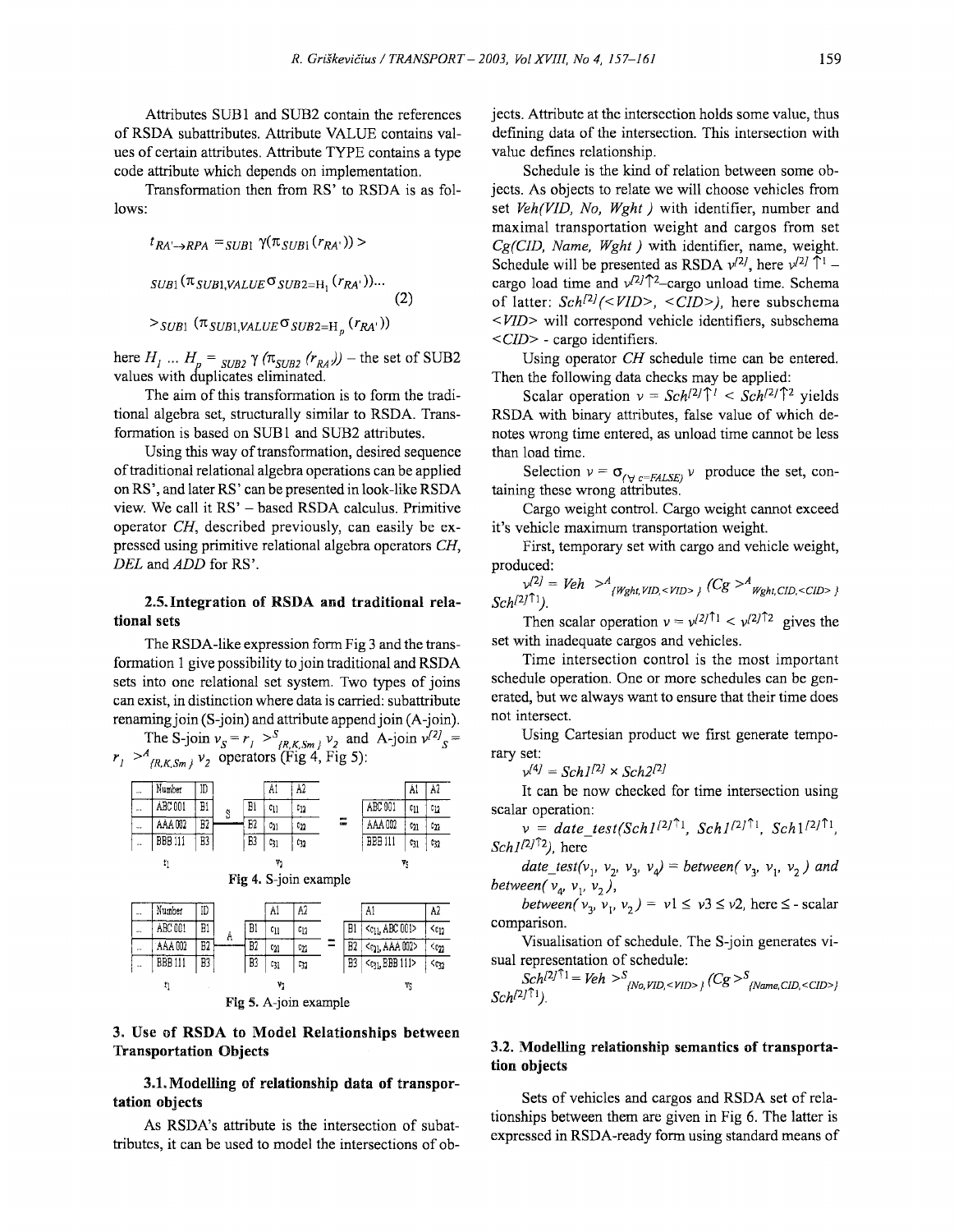relational sets. Subattributes sub1 and sub2 relate to cargo identifiers CID and vehicle identifiers VID correspondingly.

| Vehicles:                             |                                             | Cargos:        |                               |
|---------------------------------------|---------------------------------------------|----------------|-------------------------------|
|                                       | vid   number   transp weight   vclass       |                | cid   weight   descr   cclass |
|                                       |                                             |                | -----+--------+------         |
| 1   VVVIII                            | 6   van                                     | 11             | ∣ build mtm<br>3 I wood       |
| 2   AAA111                            | 5   truck                                   | 2 <sub>1</sub> | 2   petrol   liquids          |
| 3   BEB111                            | $7 + v$ an                                  | 3 <sub>1</sub> | 4.5   oil<br>  liguids        |
| $4$   CCC111                          | $3 + \text{rank}$                           | 4 <sup>1</sup> | $3$ sand<br>  build at:       |
| ו 111001 ו 5                          | 3   selfdump                                |                |                               |
| v set tpcq:                           | sub1   sub2   type   value   type1   value1 |                |                               |
| 2.                                    | 4   TIME   09:45   TIME                     | 10:30          |                               |
| 31<br>4                               | $10:25$ $\top$ TIME<br>TIME 1               | 11:00          |                               |
| 5<br>4<br>$\blacksquare$              | TIME !<br>09:45 1 TIME                      | 11:00          |                               |
| 2 <sub>1</sub><br>ı<br>$\blacksquare$ | TIME ! 09:15 ! TIME                         | 09:30          |                               |
| 3.<br>$\overline{c}$                  | TIME<br>12:45                               | TIME<br>13:00  |                               |

Fig 6. Relational set with distributed attributes "v set tpcg"

Definitions of semantic rules between transportation objects Vehicles and Cargos are in the conjugated form of Horn clauses:

 $(\underline{A}_1 \rightarrow B_1) \& \dots \& (\underline{A}_n \rightarrow B_n) \rightarrow (\underline{C} \rightarrow D),$  $(3)$ here  $C = C_1 \& \dots \& C_n$  operations  $\rightarrow$  and  $\&$  - denote implication and conjunction. Upper definition shows the way of getting result D from clause set C and rules sets  $A_1 \rightarrow B_1 \dots A_n \rightarrow B_n$ . Table shows Horn clauses expressed in terms of Prolog language:

Capturing semantics between Vehicle and Cargo objects

| Prolog clauses                                                                                                                                                                                                                                                                              | Comments                                                                                                                                                               |
|---------------------------------------------------------------------------------------------------------------------------------------------------------------------------------------------------------------------------------------------------------------------------------------------|------------------------------------------------------------------------------------------------------------------------------------------------------------------------|
| attribute_correct(Cid, Vid<br>$1 \cdot -$<br>get_data_by_sub( Cid, Vid,<br>Cclass, Vclass, Cweight,<br>Vweight),<br>vehicles ( $Vid, \_$ , Vweight,<br>Vclass ),<br>cargos( Cid, Cweight, _,<br>Cclass),<br>weight_correct( Vweight,<br>Cweight ),<br>vehicle_correct( Vclass,<br>Cclass ). | Weight and class<br>extraction using<br>predicates<br>"get_data_by_su<br>b" (extracts data<br>from RSDA set),<br>"vehicles".<br>"cargos".                              |
| weight_correct( Vw, Cw<br>Υ<br>$\mathbf{r}$ –<br>$Vw < Cw$ .<br>write ( Weight<br>is<br>$incorrect:')$ .<br>$write(Vw)$ , $write('<-)$ ,<br>write(Cw), nl, fail.<br>weight correct( Vw, Cw<br><sup>)</sup><br>$Vw$ >= $Cw$ .                                                                | Predicate to<br>control weight<br>of cargo and<br>allowable<br>transportation<br>weight of<br>vehicle. If latter<br>is less, then<br>predicate fails<br>with an error. |

| class_correct(VV,CC).                                                                                                                                                                    | Definitions of                                                                                                                                                            |
|------------------------------------------------------------------------------------------------------------------------------------------------------------------------------------------|---------------------------------------------------------------------------------------------------------------------------------------------------------------------------|
| class_correct(<br>tank.<br>liquids ).                                                                                                                                                    | cargo and<br>vehicle classes.                                                                                                                                             |
| class correct(<br>truck,<br>build mtr ).                                                                                                                                                 | Classes are used                                                                                                                                                          |
| class_correct(<br>selfdump,<br>build mtr ).                                                                                                                                              | to control<br>suitable cargo<br>transportation.<br>For example,<br>only tank can<br>transport liquids.<br>In this form we<br>define required<br>semantics of<br>relation. |
| vehicle_correct( VV,<br>CC.<br>\+ class_correct( VV,CC),<br>write('Class is incorrect:<br>٠١.<br>write(VV), write('-<br>'), write(CC), fail.<br>vehicle_correct( VV, CC<br>$\rightarrow$ | Class-based<br>control of<br>vehicle – cargo<br>suitability. If<br>vehicle class<br>does not fall<br>under cargo's<br>class, predicate<br>fails with an<br>error.         |

Following Prolog query (Fig 7) tests relation validity. Test fails as by definition a truck cannot carry liquids.

> ! ?- attribute\_correct(3,2). Class is incorrect: truck-liquids  $no$

Fig 7 Prolog test of relation validity

# 4. Conclusions

RSDA automatically guarantees object relationship uniquiness (in chapter 3.1 example relationship between cargo and vehicle is unique), as no same vehicles with the same cargo can appear as different subattributes. But for the same objects several RSDA sets can appear (several schedules in chapter 3.1 example). Then the optimal one can be chosen comparing them using RSDA algebra.

Rich semantics of relationships between transportation objects is captured using rule-based framework. In conjunction with relational RSDA algebra we get a full mechanism of relationships management (data and semantics can be managed). As RSDA sets can be integrated with traditional relational set management systems (using A-join and S-join operations), we get also open architecture of framework, which can be implemented on any transportation management system based on relational set management system.